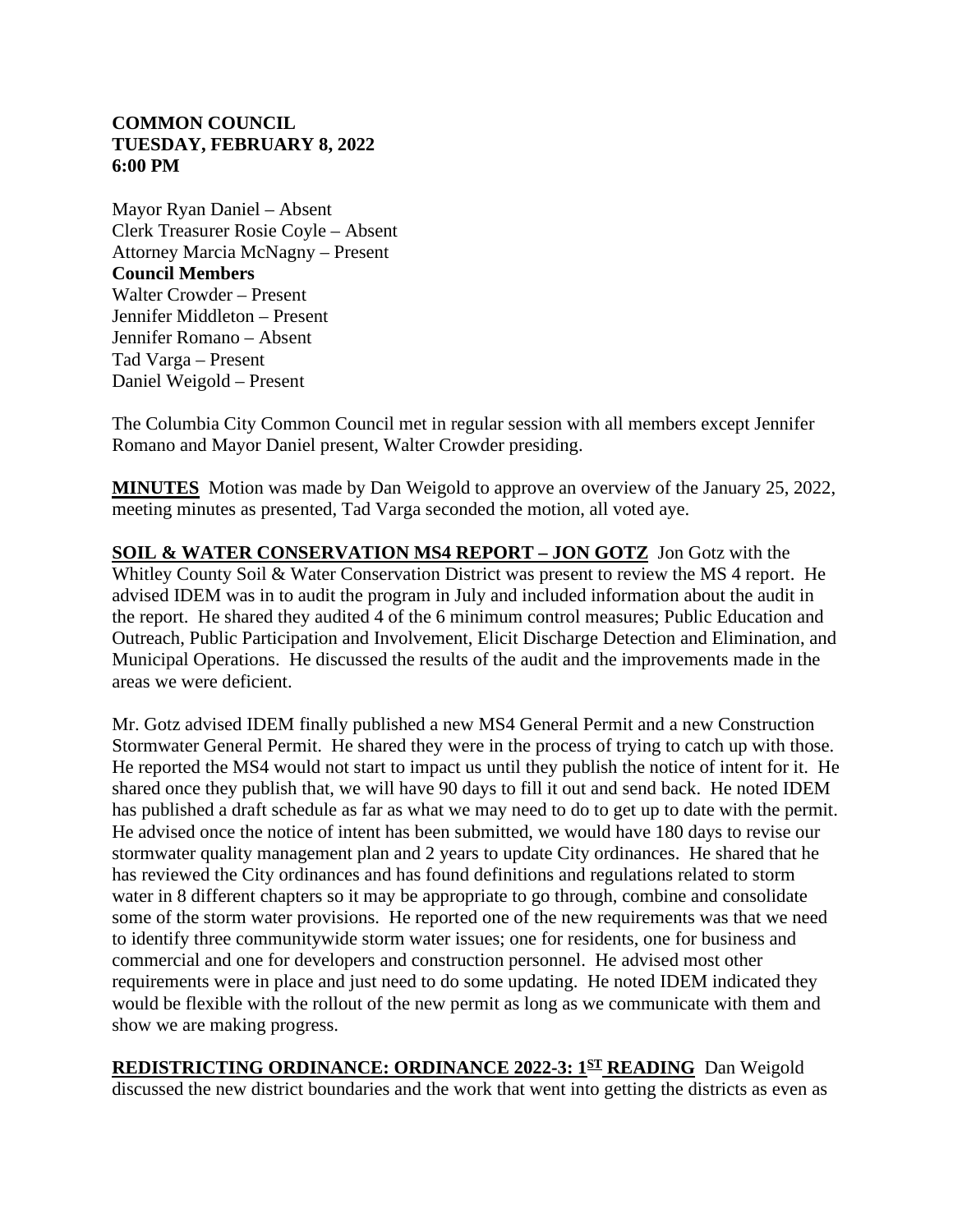possible. He noted they had to wait until the 2020 Census information came in as Columbia City has had a lot of growth. He advised there were some territory changes but felt this was a really good concept.

Motion was made by Tad Varga to accept Ordinance 2022-3 as first reading, Jennifer Middleton seconded the motion, all voted aye. Sally Wherry read Ordinance 2022-3 an ordinance reaffirming the governance of the IC 36-4-6-5 of the legislative body and establishing districts for the City of Columbia City, Indiana pursuant to the 2020 US Census.

Motion was made by Tad Varga to reaffirm approval of first reading of Ordinance 2022-3, Jennifer Middleton seconded the motion, all voted aye.

**PETITION FOR VOLUTARY ANNEXATION** Chip Hill explained there was about a 50' x 1200' section of Morsches Park that was not in the City. He shared there was an adjacent property owner who would like to be annexed into the City, so we need to get this roughly 2 acres into the City to be able to annex their property.

**ORDINANCE 2022-4: ANNEXATION ORDINANCE – 1ST READING** Motion was made by Tad Varga to read Ordinance 2022-4 by title only, Jennifer Middleton seconded the motion. Sally Wherry read Ordinance 2022-4 an ordinance of the City of Council of the City of Columbia City, Indiana, annexing certain territory to the City of Columbia City, Indiana, placing the same within the corporate boundaries thereof and making the same a part of the City of Columbia City.

Motion was made by Tad Varga to approve the voluntary annexation, Dan Weigold seconded the motion, all voted aye.

**DEPARMENT REPORTS Chip Hill** – opened bids for Westgate project. **Mike Shoda –** south tower up and running on fiber, working on Well 9 and Well 7 is back up and running. **Mike Cook –** proposal for Jefferson Street SCADA, waiting on quotes for several projects, drafted RFQ's for Jefferson and Main Street liftstation, SDI annual report complete and sent in, Spectrum Engineering in to correct problem with SCADA system. **Shawn Lickey –** update on Main Street lighting project, continue to work on North Substation entry project, also having issues with their SCADA system, assisted with snow removal. **Gary Parrett –** working on 2022 training calendar, new intern, waiting on cameras from Motorola. **Kelly Cearbaugh -** Snow removal.

**REDEVELOPMENT COMMISSION** Tad Varga gave an update on the LML property as well as the lot behind the Van Buren Lofts. He reported they did a matching grant with Columbia City Connect for the bike racks for downtown.

**YOUTH COUNCIL** Madison gave an update on what the Youth Council has been doing.

Having no further business to discuss the meeting was adjourned.